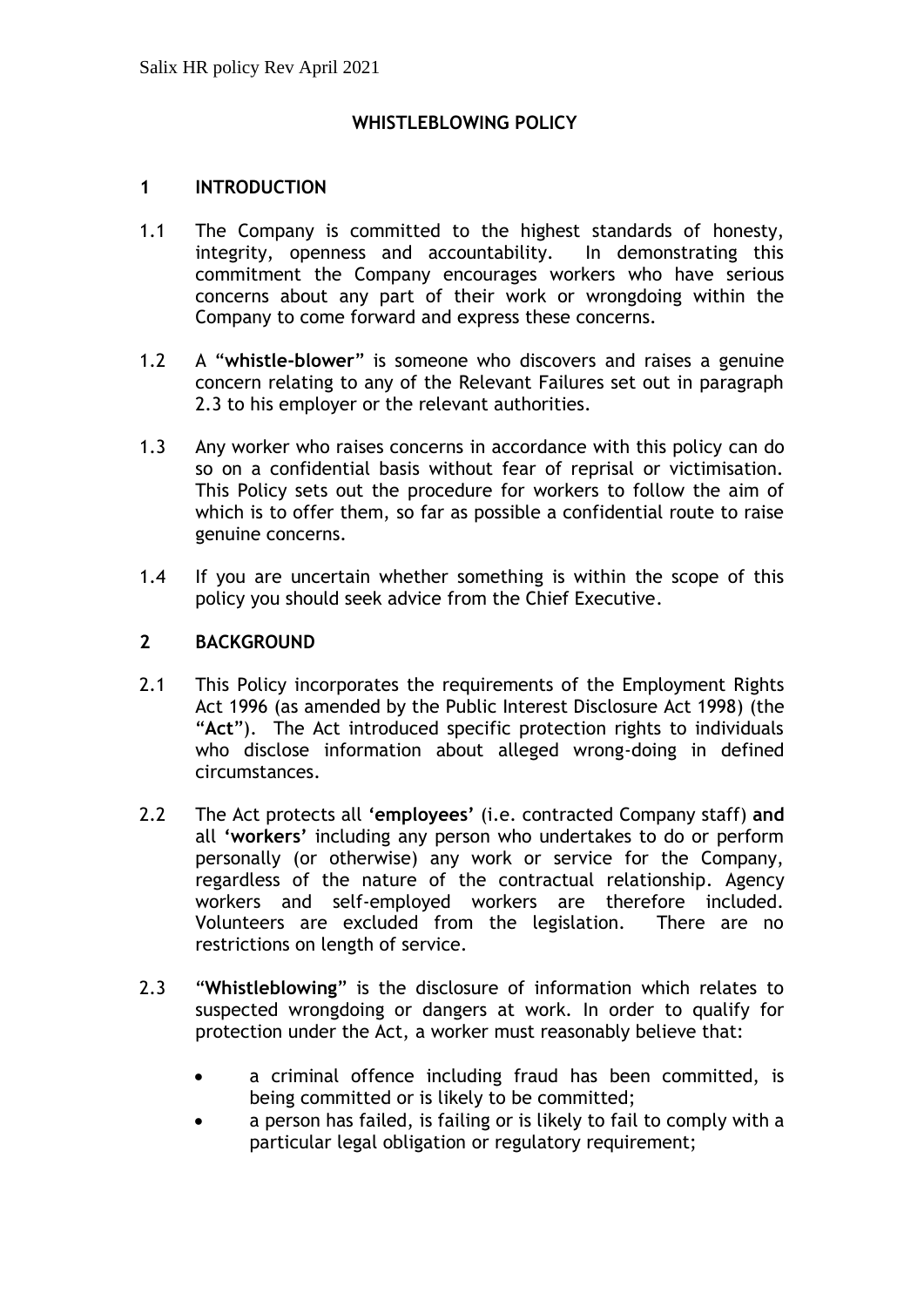- a miscarriage of justice has occurred, is occurring or is likely to occur;
- the health or safety of any individual has been, is being or is likely to be endangered;
- the environment has been, is being or is likely to be damaged; and/or
- information indicating that an occurrence of any of the above, has been, is being, or is likely to be deliberately concealed.

("the "**Relevant Failures**")

For qualifying disclosures made after 25 June 2013, the worker must reasonably believe that the disclosure is being made in the public interest.

A worker making a disclosure of information about a matter that does not fall into one of the above will not be entitled to statutory protection in respect of that disclosure.

- 2.4 There are two scenarios in which disclosure of information will not constitute a qualifying disclosure, even if it relates to one of the specified Relevant Failures, and these are:
	- where the person making the disclosure commits an offence by making it; or
	- where the disclosure of information is one in respect of which legal professional privilege could be claimed in legal proceedings and is made by the person to whom the information was disclosed.

# **3 PROCEDURE**

### **3.1 Raising a concern internally**

### 3.1.1. Stage One

If a worker has an honest and reasonable concern about a serious issue which they wish to raise with the Company they may initially wish to raise the matter informally with their Manager, either in writing or in person. Once an investigation has been completed, the worker who raised the concern will be given appropriate feedback. In the majority of cases, serious concerns can be properly investigated in a sensitive and fair manner by using this method.

### 3.1.2. Stage Two

Where a worker has followed the above informal procedure and still has concerns or is not satisfied with the outcome or if they consider that the matter is so serious that it is not suitable for informal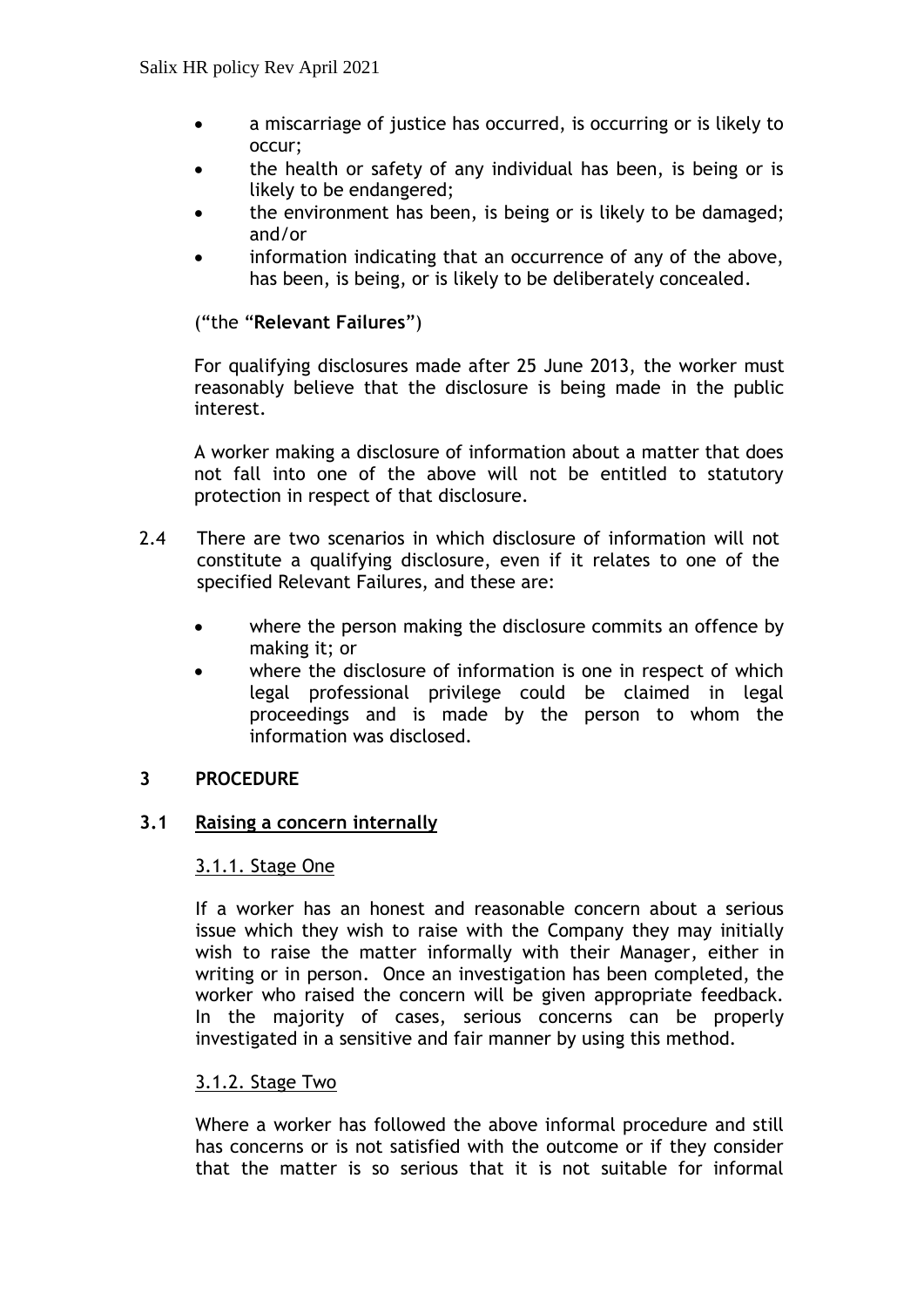discussion with their Manager or if they prefer not to raise it with their Manager for any reason, they can speak to the Chief Executive confidentially. If this is still not suitable they can contact the designated Non-Executive Director (the name and contact number of the designated Non-Executive Director as contained in Section 5).

We will arrange a meeting as soon as possible to discuss your concern.

We will take down a written summary of your concern and provide you with a copy after the meeting. We will also aim to give you an indication of how we propose to deal with the matter.

## **3.2 Requests for anonymity**

- (a) If a worker asks the designated Non-Executive Director to protect their identity by keeping their confidence, then this information will not be disclosed without the worker's consent, subject to (b) below and we will make every effort to keep their identity secret.
- (b) In situations where concerns cannot be resolved without revealing the identity of the worker who has raised the problem (for instance because their evidence is needed in court or any other proceedings) then this matter will be discussed with the individual about whether and how to proceed.
- (c) If an individual does not reveal their identity to the designated Non-Executive Director and wishes to raise the concern anonymously, it will be emphasised to that individual that it will be much more difficult to investigate the matter, or to protect the individual's position or to give feedback, if their identity is not revealed. Accordingly, whilst anonymous reports will be considered, they are to be discouraged.

# **3.3 Investigation**

The person to whom the disclosure is made will consider the information and will carry out an initial assessment to determine the scope of any investigation. We will inform you of the outcome of our assessment and you may be required to attend additional meetings in order to provide further information.

Any investigation will be conducted as sensitively and speedily as reasonably possible. The worker who has raised the concern will be notified of the intended timetable for the investigation and we will aim to keep you informed of the progress of the investigation.

# **3.4 Unsatisfactory Outcomes**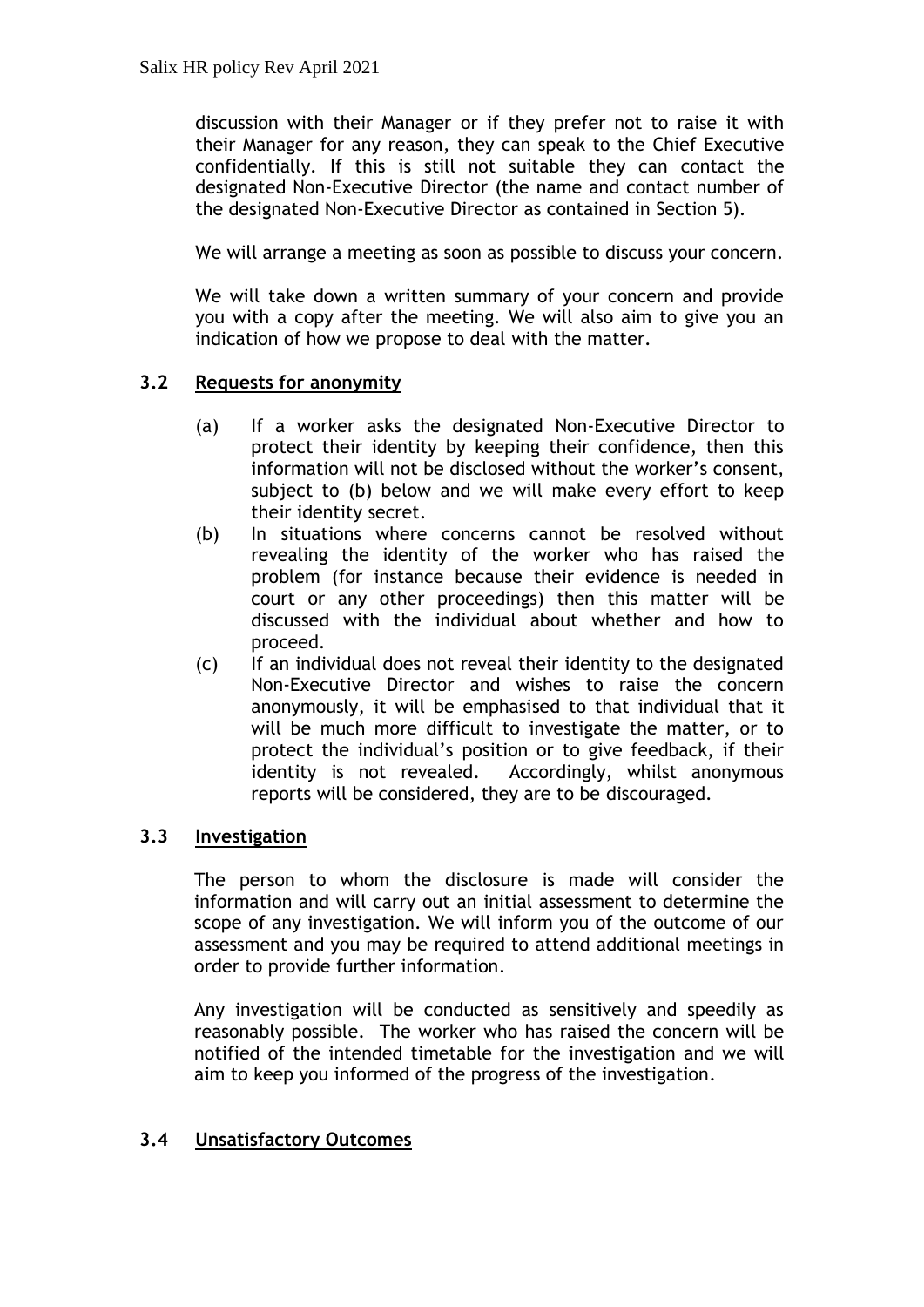While we cannot always guarantee the outcome you are seeking, we will try to deal with your concern fairly and in an appropriate way. If you are not happy with the way in which your concern has been handled you can raise it with the Chief Executive.

## **3.5 Protection for workers invoking the policy**

The Company will ensure so far as is possible that any worker who makes a disclosure pursuant to this policy will not be penalised or suffer adverse or detrimental treatment for doing so.

However, a worker who makes an allegation without having reasonable grounds for believing it to be substantially true, or makes it for purposes of personal gain, or makes it maliciously, may be subject to disciplinary proceedings, as set out in the Company's disciplinary procedure, which may result in summary dismissal.

If you believe that you have suffered any adverse or detrimental treatment as a result of raising a concern in accordance with this policy you should inform the Chief Executive immediately. It is the Chief Executives responsibility to inform the Board of any member of staff who does this.

Staff must not threaten or retaliate against whistle-blowers in any way. Anyone involved in such conduct will be subject to disciplinary action.

### **3.6 Raising a concern externally**

It is recognised that there may be circumstances where a concern can properly be reported to outside bodies, for example where a worker believes that they would be subject to victimisation if they were to report the matter internally. We would always encourage workers to report their concerns on an internal basis in the first instance but acknowledge that in exceptional circumstances external disclosure may be required. In this situation, workers are entitled to enjoy the same protection as if disclosure were made internally.

### **3.7 Wider Disclosure**

Wider disclosure (e.g. to the Police, the media or MPs) will only be protected where the conditions set out at section 2.3 of this policy are satisfied. In addition the disclosure must be made in good faith, the worker must reasonably believe that the information disclosed and any allegation contained in it is substantially true and the worker must not make the disclosure for the purposes of personal gain.

Further, one or more of the following conditions must also apply: